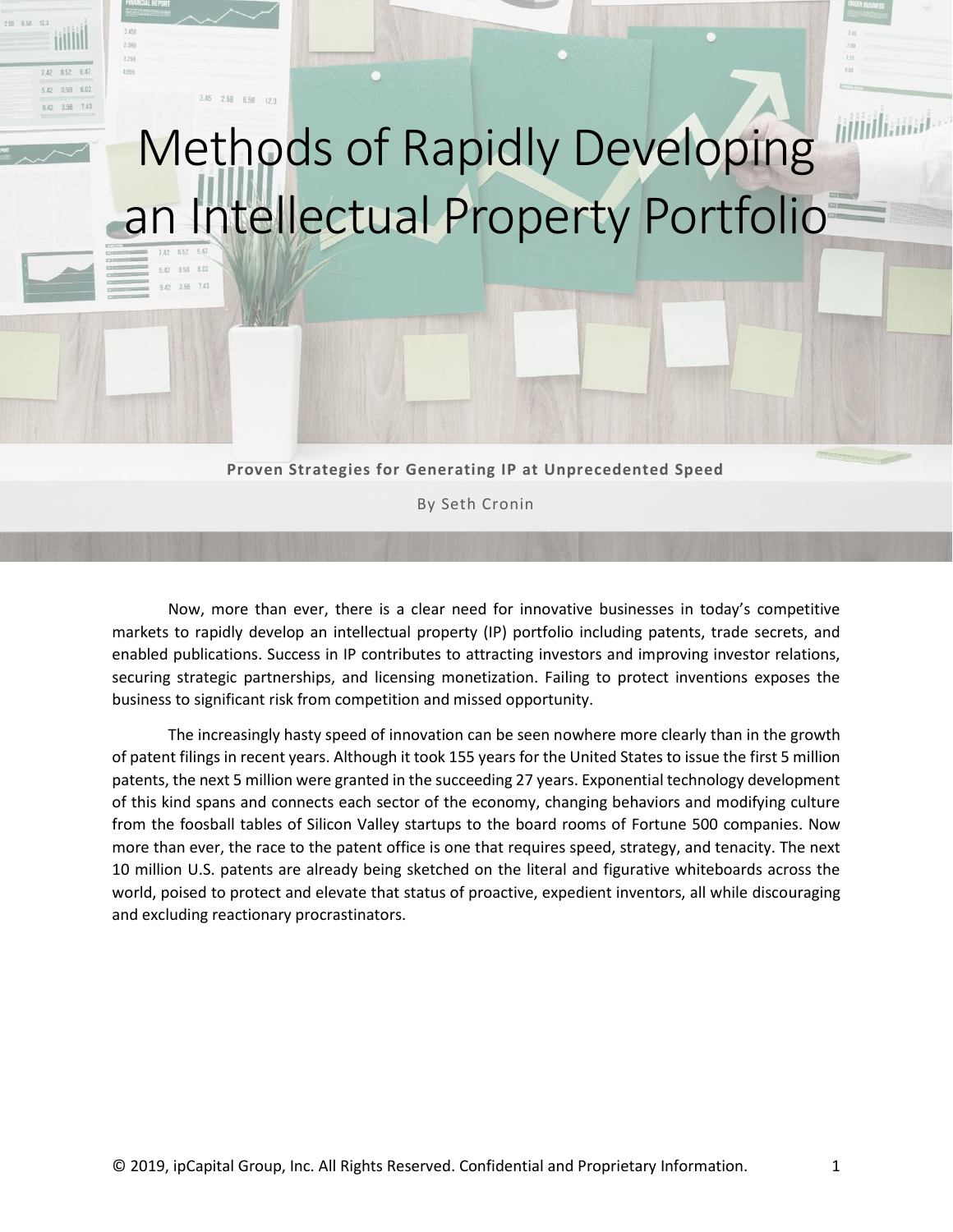# Top Candidates for Rapid Portfolio Development

While virtually any inventive business may be ready to rapidly develop a strong IP portfolio, there are a few cases which present an exceptional opportunity. Among these are companies who are experiencing rapid bouts of change – change in technology, business models, financing, etc. For this reason, s*tartups, pivoting companies,* and companies aiming at *new funding rounds or an IPO* may especially benefit from a rapid portfolio development strategy.



#### **Startups**

Innovative companies just starting up face many challenges that make them ideal candidates for a rapid portfolio development program. Chief among these challenges is the need to prove to investors and customers that the product or service is unique, and that competitors cannot easily replace or undercut their solution. A strategic portfolio of newly minted patents is very compelling evidence in this regard. Savvy investors who encounter such a portfolio while performing due diligence will immediately recognize the value of the technology and have confidence that it is protected.

The value of that IP portfolio is multiplied if it contains IP related to the startup's future direction, business model, and IP that covers each step of the value chain. While many entrepreneurs are gifted at selling a grand vision while pitching to investors, their patents often tell a different story. A typical case usually includes only a few cautious filings around their most fundamental inventions. Rapidly developing a strategic portfolio will prevent startups from falling into this trap.

#### Pivoting Companies

Established companies pivoting their focus to new markets should keep IP at top of mind, especially considering that any IP they currently have is likely not useful in the pivot. Both customers and stakeholders want to see that the pivoting company is investing in the new opportunity in earnest, not simply engaging in opportunistic window dressing. A strategic IP portfolio provides the new marketplace with proof of the company's innovative capabilities.

## New Funding Rounds, IPO

In a broad sense, any business seeking new rounds of funding or considering a public offering needs a strong IP position. Studies have shown (Useche, 2014) that patent behavior impacts the amount of cash collected at IPOs in the U.S. and abroad. Aside from demonstrating technology protection to institutional investors, the nature of patents as a publicly accessible document delivers captivating fodder for public investors to build castles in the sky or verify the firm foundation of the company's solution.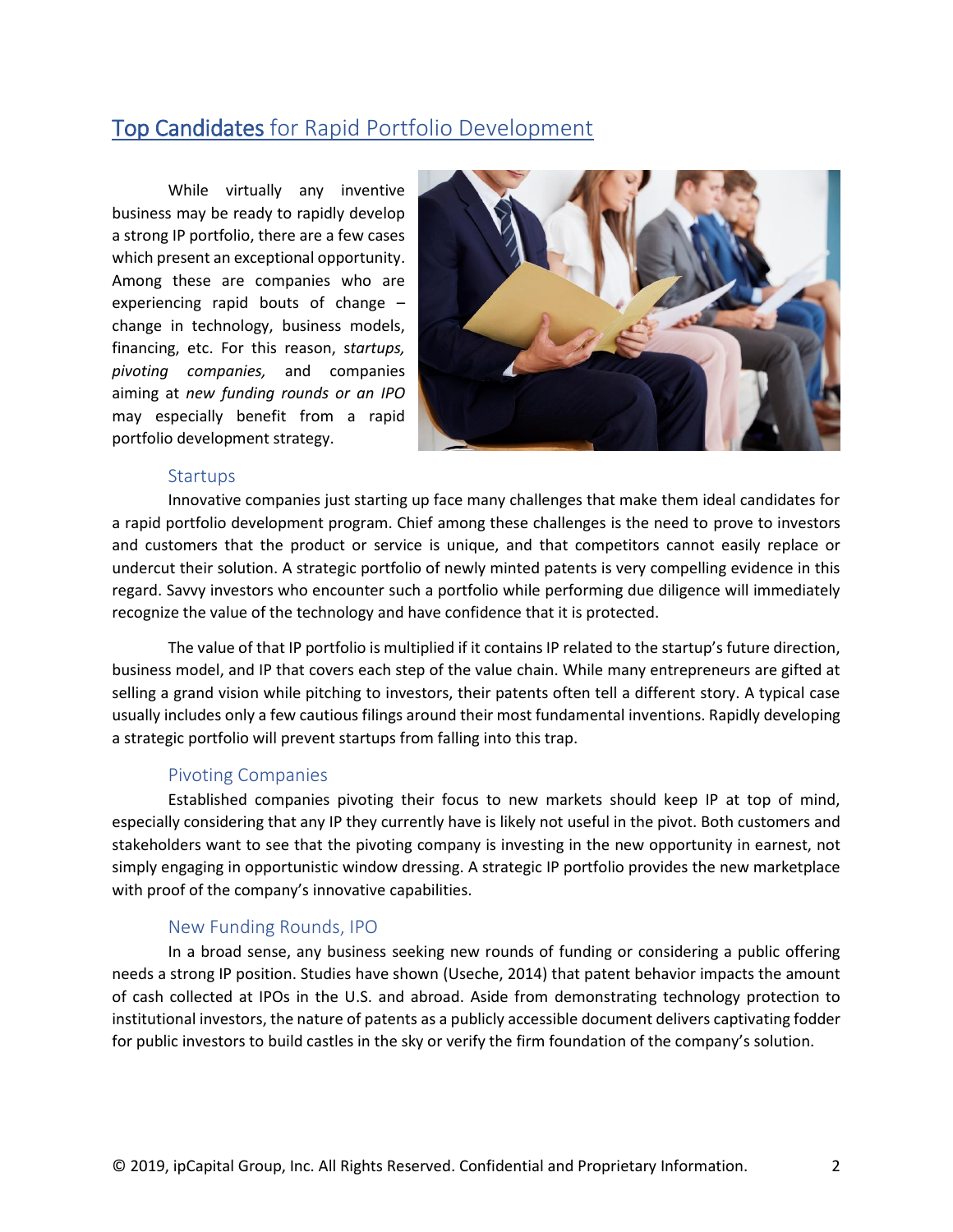# Typical IP Portfolios Are Weak

Before considering how to build a strong IP portfolio, it's important to realize the factors that contribute to making a portfolio 'weak.' There are several reasons why a weak IP portfolio may not offer significant protections from copycats or provide the company with freedom to operate and may expose them to other IP-related risks.



## Patents Are Not Strategic

By far, the most common source of weakness in an IP portfolio are patents filed without a targeted strategy. Many inventors make the mistake of filing patent claims only on the final product or design, ignoring valuable IP in the intermediate steps and methods used to create the product. Filing patents "ad hoc" overlooks key inventions on the horizon: the next generation of products, advanced business models, etc. Without a strategy, most companies file patents in their own narrow band of the value chain, discounting the unique ways in which they may interact with suppliers, partners, and customers. Worse yet, when a company doesn't fully understand their IP landscape, that is, the areas in which competitors, partners, and customers are filing, they risk trying to capture IP in some of the most crowded spaces. Filing in a crowded space simply means there is significant prior art with which to contend, increasing the risk of rejection. If a patent is granted in a crowded space, it only does so by having claims with very specific limitations, which brings us to the next source of weakness in an IP portfolio.

#### Patent Claims Are Too Narrow

The problem with narrow patent claims is the same problem presented by a narrow road blockade: it's easy to navigate around it. By definition, the narrower a patent's claim (or, said another way, the more limitations the claim incorporates), the less likely the assignee will be able to assert that claim, and enforce their patent rights. Colloquially, patent consultants often joke about the "five finger rule" of patent claims: if you can't cover the entire claim with the five fingers of one hand, the claim must be so limited as to be of little value to the assignee. Although, it's important to note that the length of the claim is not the only consideration. Claims can be narrow if they claim a very small range on some critical parameter. Any technology capable of operating outside of that narrow range would not be covered by such a patent.

# Patents not backed by Documented Trade Secrets

While many IP managers are aware of trade secrets in theory, a surprising few have taken the time and effort to systematically document supporting trade secrets to a trade secrets registry. Trade secrets allow a business to have commercial advantage over companies who do not know the details of the trade secret. However, it is nearly impossible to prove misappropriation of trade secrets if they are not documented in the first place. To avoid loss of rights, companies need to, at a minimum, document all business critical trade secrets in a registry. Companies with advanced IP strategies may choose to install a formalized trade secret documentation process, where on a routine basis key personnel document any changes to processes or significant learnings that provide commercial advantage.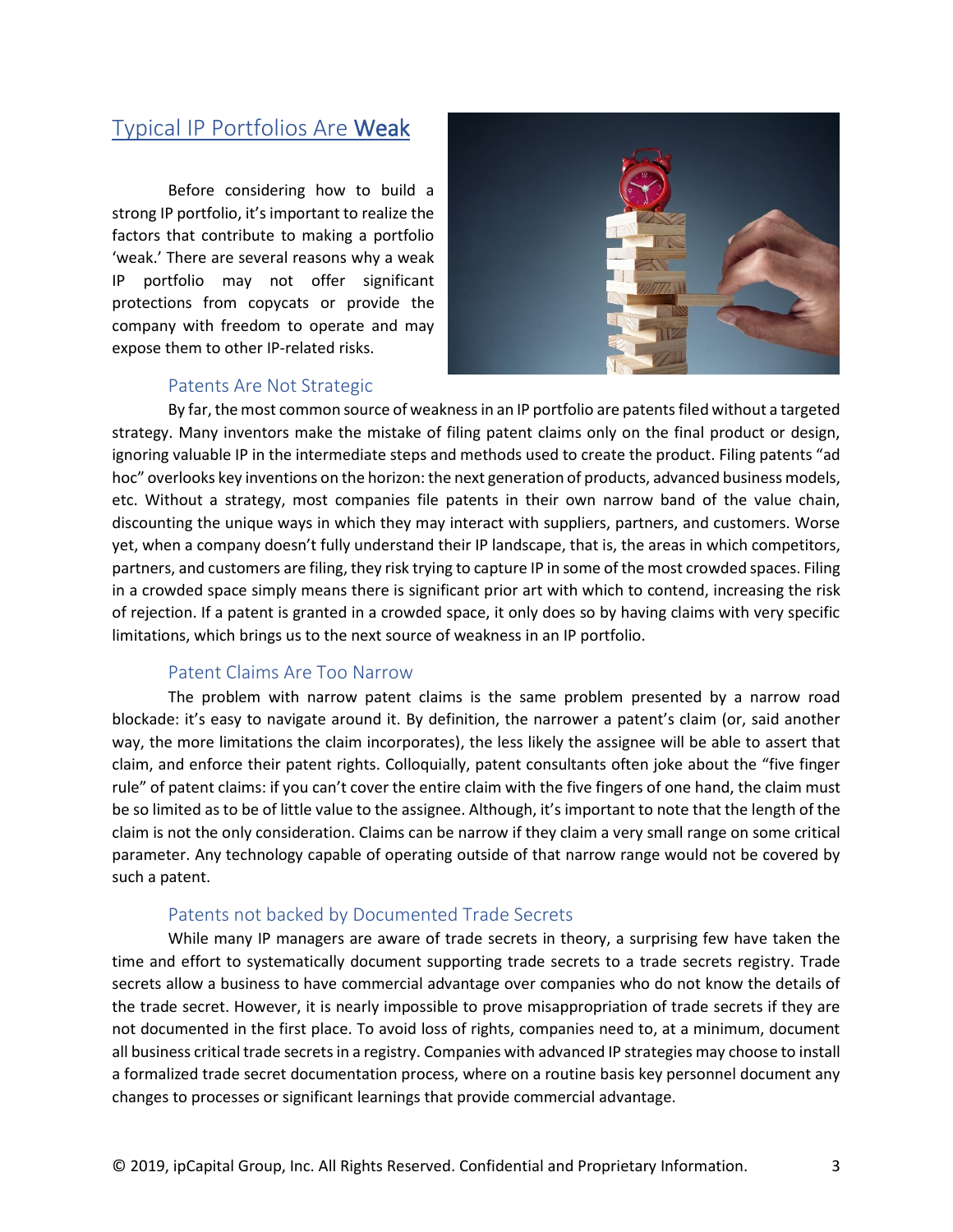# Methods of Rapid Intellectual Property Portfolio Development

Several methods can be deployed to rapidly develop an IP portfolio. However, the effectiveness of these methods depends largely on the execution. Importantly, developing a large IP portfolio at speed requires a *methodological approach*. An ad hoc filing strategy or building an IP portfolio without a particular method may generate a sizeable portfolio – but it will likely take years, if not decades. Such a timeline is unacceptable for competitive technology spaces, especially for startups, pivoting companies, and companies seeking new rounds of funding.



# Methodological Approach

Rapidly developing intellectual property is conceptually simple, yet notoriously difficult to execute. To generate the most value in a short amount of time requires a tested methodology executed by an experienced facilitator. The methodology should be comprehensive enough to be able to succeed in the face of the many pitfalls that can occur while developing an intellectual property portfolio. These pitfalls may include normal barriers to productivity – competing priorities, unrealistic expectations, lack of creative rapport, etc. Chief among these pitfalls may be the "analysis paralysis" that often plagues inventors, where engineers and marketers spend so much time wondering how to create an idea that is novel or an idea that is marketable, that they never get around to documenting any ideas at all.

A sophisticated methodology executed by an experienced facilitator can elegantly navigate through these pitfalls, steering the conversation towards creative avenues and knowing when to move on to the next topic as inventive minds begin to fatigue. There are three basic processes inside an intellectual property development methodology: (1) *invention extraction from current technology,* (2) *creative invention process for new ideas,* and (3) *rapid documentation of inventions.*

# Invention Extraction from Current Technology

Extracting existing inventions for documentation is a logical first step on the road to a robust portfolio of patents, trade secrets, and publications. The process begins by identifying key areas in which the business is most inventive. These key areas may be the current product or service, the tools used to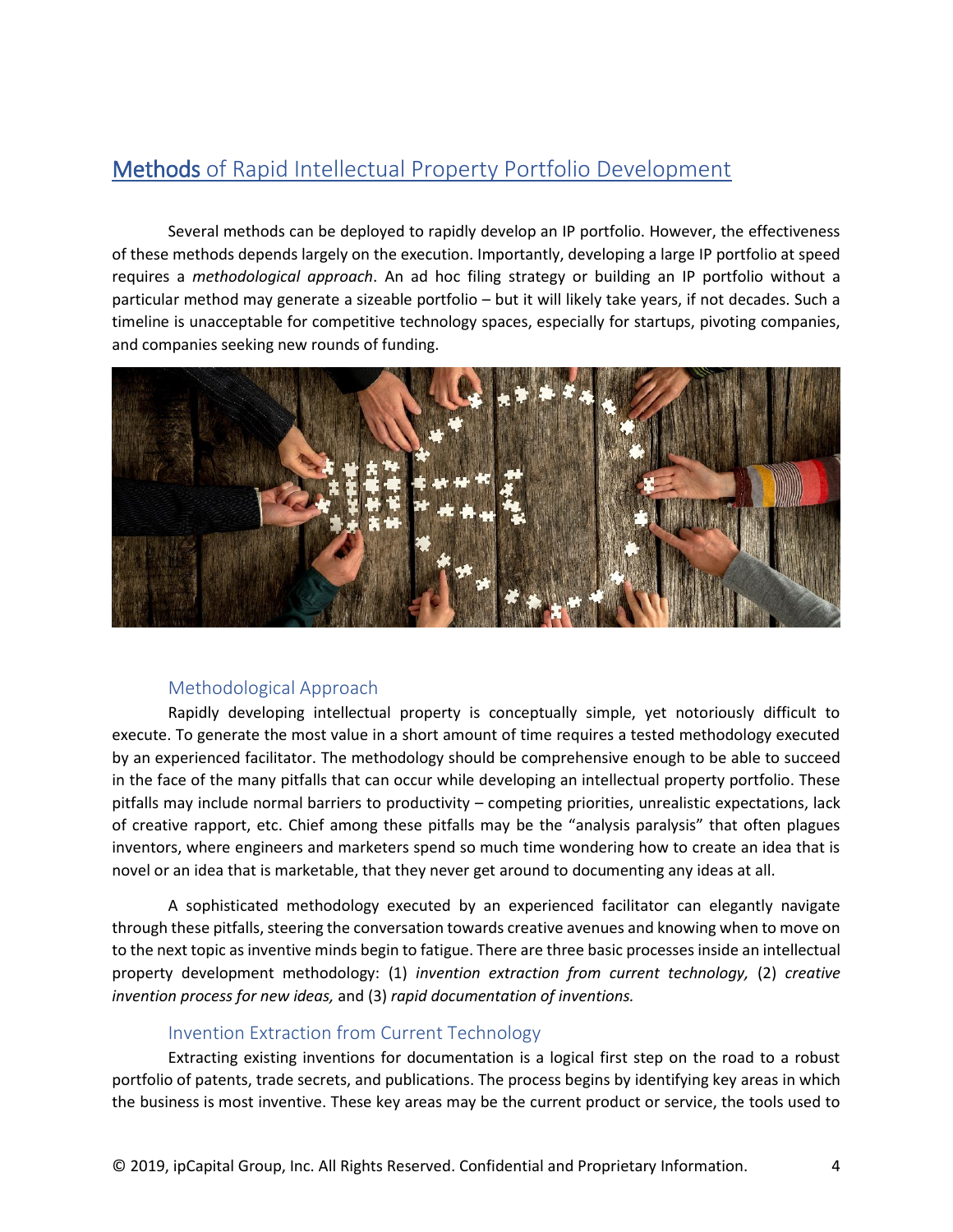create that product or service, and even specific ways of controlling quality, delivering to customers, and verifying anything received from vendors.

If some component of current technology seems too "obvious" to become part of the intellectual property portfolio, it's still important to dig a level deeper to uncover some novelty that may be hiding beneath the surface. This might include metrics, KPIs, tolerance ranges, unique design features, etc. If the product or service is valuable to customers, then there is almost certainly human ingenuity that created that value.

#### Creative Invention Process for New Ideas

After effective extraction of inventions from technology currently in use, further development of IP will require a creative invention process that generates novel ideas for future and parallel directions of the technology. An innumerable amount of creativity tools can be used to achieve this, but one of the

simplest is to invent "on top of" existing technology.

Inventing in this manner requires an examination of the prior  $art -$  competing products, services, patents, designs, and marketing materials – and asking the question "how can we make this better?" Inventing in this manner may require additional work on the front end to understand the compelling features of prior art as well as the problems that still need to be solved by technology.



These will vary by domain, but some that are extremely common include:

- How to make the technology easier to use
- How to lower costs and increase sales
- How to make the solution more scalable

#### Rapid Documentation of Inventions

Successful completion of a methodological approach that extracts inventions from current technology and generates new inventions creatively only provides the raw material for intellectual property development. To secure the registry of IP assets generated in the previous steps, each valuable invention idea needs to be formally documented. To use a textbook analogy, extraction and creative invention produces the table of contents; documenting the patents, trade secrets and publications writes the chapters.

Invention documentation is a formal process, requiring many technical conventions that are not common to other types of writing. Typically, high priority patentable inventions are drafted as provisional patent applications which are then filed with the USPTO as soon as possible. Provisional patent applications secure an early priority date for a year, providing additional time for the company to determine value, priority, and feasibility. Importantly, converting a provisional application to a patent application requires that patent claims are submitted which draw subject matter directly from the original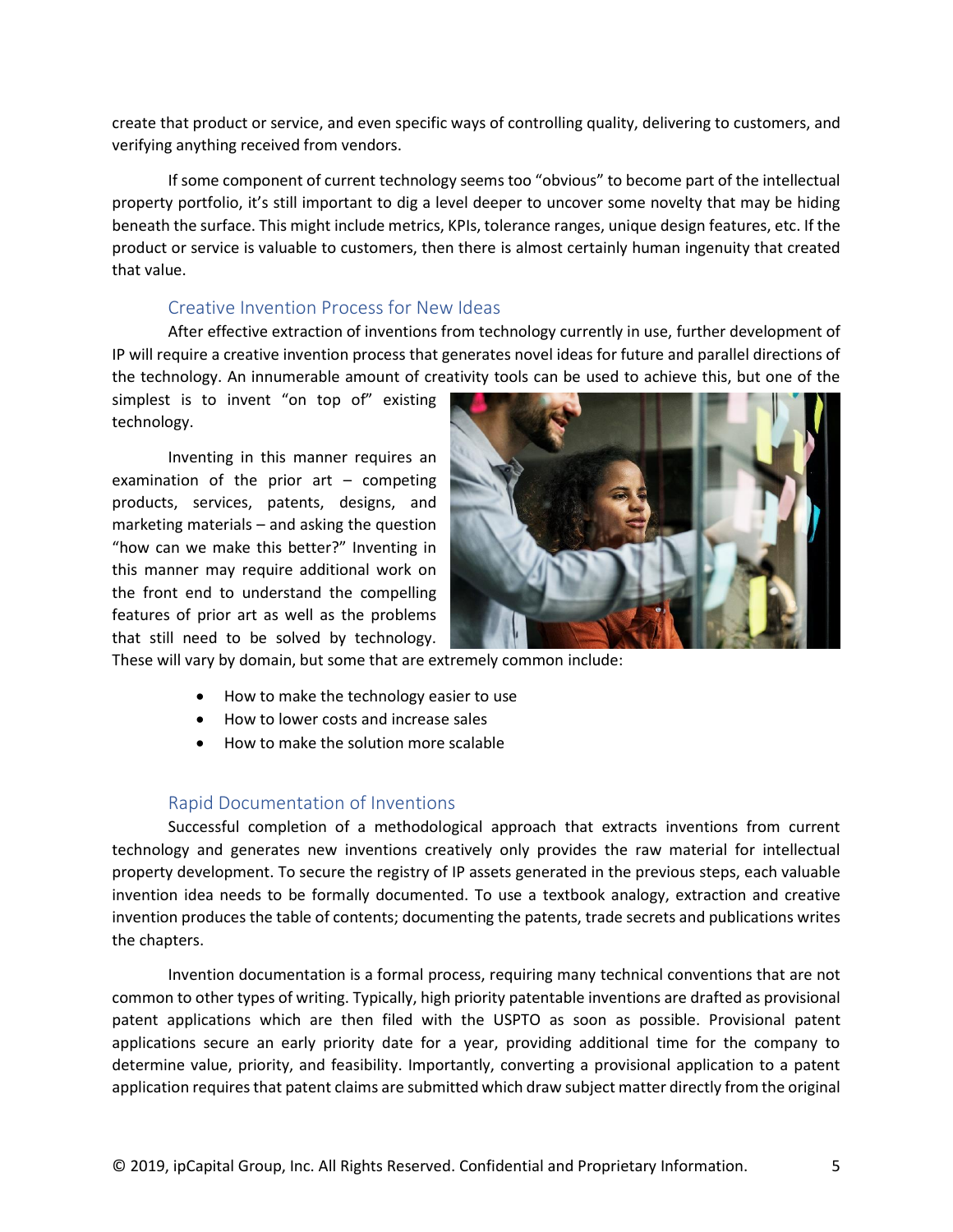specification. That is to say, no new subject matter can be added to the specification to support the claims. Thus, writing a provisional application comprehensive specification must provide enough subject matter for any claim that the business may wish to patent. For this reason, invention documentation doesn't just rely on cataloging the invention at a high level, but also entails exploring each and every component that makes the invention operable, as well as many additional embodiments that detail alternative ways of achieving the same results.



A similar process can be undertaken for the documentation of trade secrets and enabled publications, with a few key differences. First, timing of trade secrets and enabled publications may not be as crucial – the implications for securing a particular date don't necessarily affect the value of trade secrets and publications in the same way. Second, there are subtle differences in the declaration of best mode of operation. That is, a patent application requires the disclosure of best mode, but alternative modes may be given, and the application does not need to necessarily point to which mode is best. When documenting trade secrets, however, indicating the best mode is critical to effective transference or enforcement of the trade secret. Inversely, declaring best mode in an enabled publication may be counterproductive – you want to create prior art so competitors can't patent the invention, but you don't want to teach them how to easily replicate your technology.

# Extracting Value from the Portfolio

Once the tools are in place to rapidly develop an intellectual property portfolio, the next logical question is how to extract value from the IP. Luckily, there are several tried and true techniques for creating business value from IP, as well as paths to monetization.

# Communicating Value Through an IP Story

In order to extract value from the IP, a company must be able to adequately communicate the value to interested parties, whether they are investors, acquirers, licensees, the board, etc. The most effective way to articulate the value of the portfolio is by telling the story of the IP. The IP story is not a retelling of the R&D efforts and processes that produced the IP, but rather, how the IP specifically protects the technology – technology that supports the products, which are sold to the market, which fulfill specific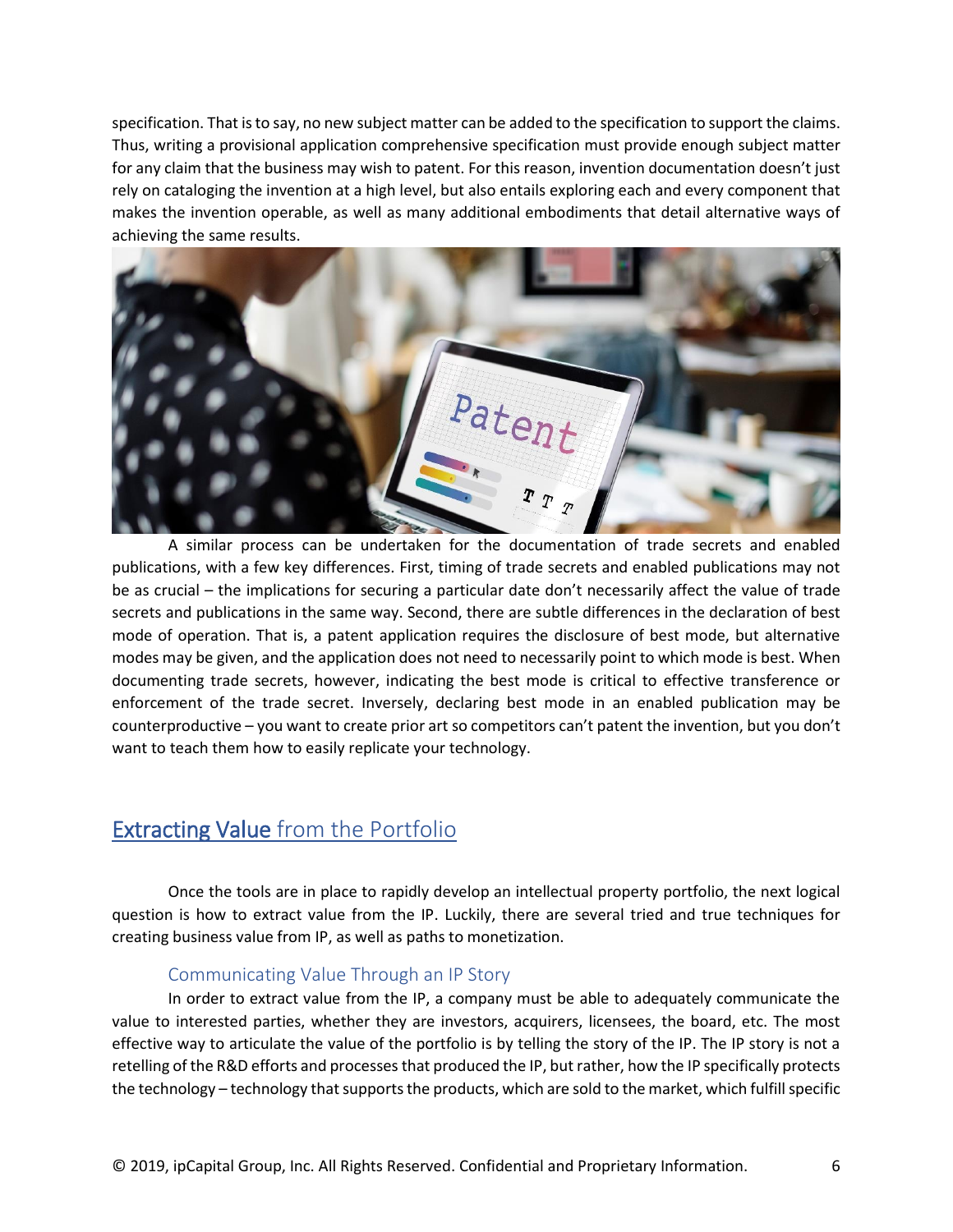business and/or customer needs. The key goal of the IP story is connecting the business, market, product, and technology directly to the subject IP.



# Portfolio Valuation

Another technique for extracting the value from an IP portfolio involves acquiring an independent pro forma valuation of the asset. The valuation can be used to measure the expected return on any monetization path the owner might take. Knowing the value of the portfolio provides an advantage to the asset owner in negotiations, such as acquisitions, fundraising, licensing, etc.

## Licensing Program

The most direct way to monetize IP (especially patents) is through a licensing program. To do this, the licensor must locate a potential licensee, communicate the value of the IP (e.g., using an IP story), and negotiate a license with mutual beneficial terms. IP licensing tends to require a lot of experience, finesse, and patience, which is why many companies choose to contract licensing campaigns to consultants.

#### Press Release

Companies that are publicly traded (or exploring additional financing) may choose to create one or more press releases announcing their newly generated IP. This communicates to the marketplace that the company is innovative and that their technology is protected. Publicly trade companies may see a bump in the stock price and private companies may see new interest from investors.

## Asset Based Lending

Finally, IP may be used as collateral for debt instruments such as asset-based lending. Several financial institution will extend business a loan based on the value of their IP. Often, though, the financiers will want to see *evidence of use* for the IP, so that if the loan defaults, they can assert the IP against potential infringers.